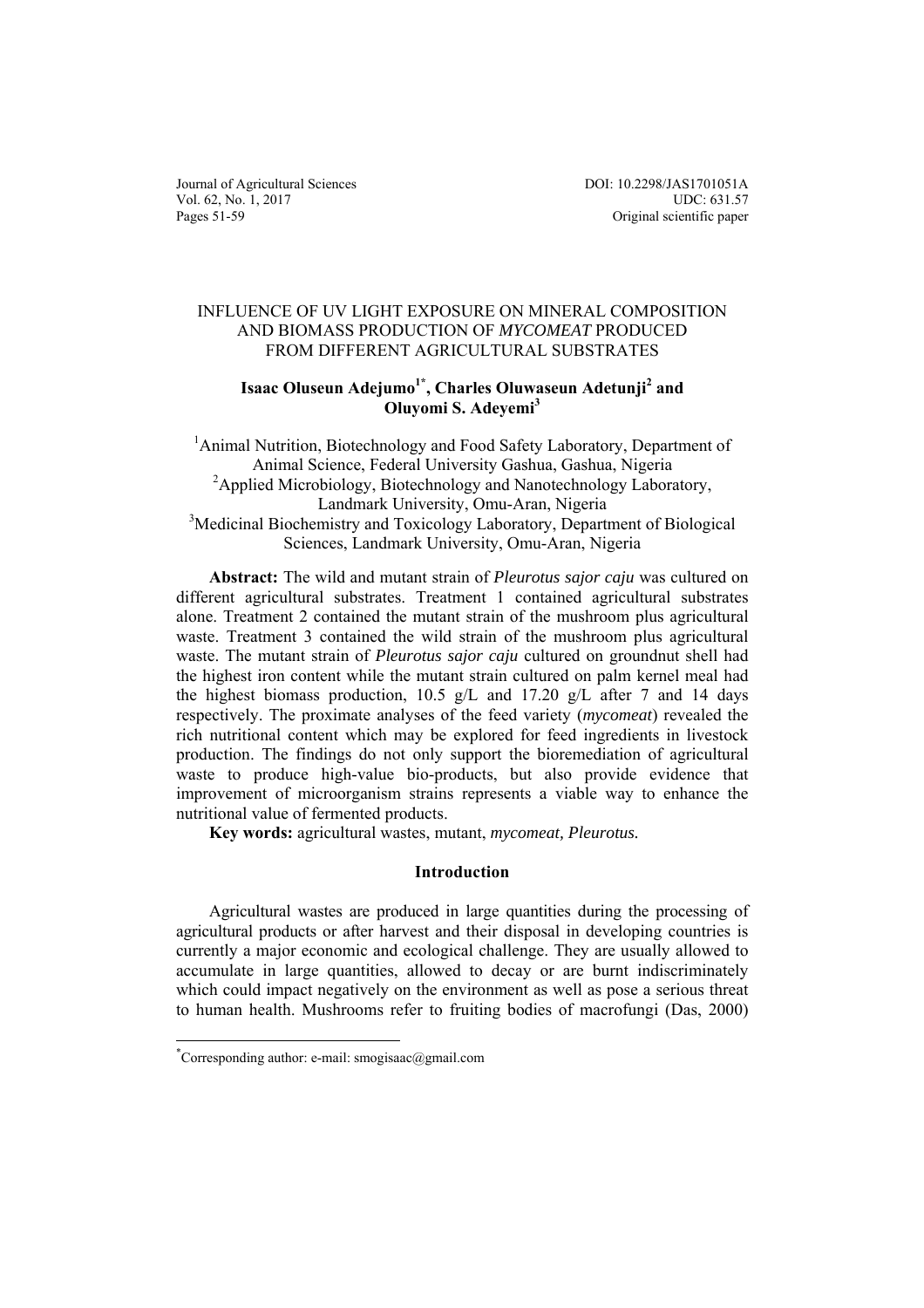and they are highly nutritious (Kumari et al*.*, 2011; Aina et al*.*, 2012). Chang and Miles (1989) coined *mycomeat* to refer to fungal protein obtained through the conversion of food processing biomass wastes; most times via solid state fermentation (SSF). Edible fungi, mainly mushrooms, can be cultured for their fruiting body, metabolites such as an enzyme, or *mycomeat* (containing both the growth substrate and the mycelia of the fermenting fungi). Chiu et al. (2000) have earlier noted that production of medicinal or edible mushrooms is a successful way of agro-waste recycling. Mushroom has been found to suppress breast cancer (Grube et al*.,* 2001). Ultra violet radiation is one of the best physical methods of strain improvement for better performance (Oloke et al., 2012). The microbiological quality of feed is of great importance to its safety. Adetunji and Adejumo (2017) earlier studied the proximate and amino acid profile of *mycomeat* produced from different agricultural substrates. The present study evaluated the nutritional value of a feed variety, *mycomeat*, produced through solid state fermentation from various agricultural wastes using wild and mutant strains of *P. sajor caju*.

### **Materials and Methods**

*Pleurotus sajor caju* LMU 01 was procured from NIHORT, Ibadan, Nigeria. The cultures were sub-cultured periodically after every 4 weeks and incubated at  $25 \pm 1$ °C for 10 days on potato dextrose agar (PDA) slants and stored at 4°C. A fresh PDA plate to grow the organisms was prepared. After the growth of the organisms, a cork borer was used to obtain several mycelia plugs from the culture into a sterile PDA plate. The sterile plate containing several mycelia plugs was placed under UV lamp at 300 nm wavelength at a distance of 30 cm to the plates. At time interval of 30 min, 5 mycelia plugs were withdrawn and used as inoculants for solid state fermentation studies. The mycelia plugs from the domesticated type culture served as the control (Adetunji and Oloke, 2013).

The basal medium for seed culture was made  $(w/v)$  of glucose 2.0%, malt extract 2.0% and peptone 0.1%. The pH was initially adjusted to 5 before sterilizing by autoclaving. *P. sajor caju* was transferred to the medium by punching out 0.7 mm diameter agar discs from a culture grown on PDA plates, and five discs were used to inoculate 100 mL of liquid media. The seed culture was grown in a 250 mL Erlenmeyer flask at 25°C on a rotary shaker incubator at 100 rpm for 3 days. Agricultural wastes (wheat bran [WB], groundnut shell, *Moringa oleifera*  seed shell, corn bran [CB], corn cob [CC], palm kernel meal [PKM], rice bran [RB] and cassava peel [CP] meal) which served as substrates were prepared according to the method of Akintunde and Akintunde (2002) with a little modification. The moisture content of the different agricultural wastes was maintained at 60% and apportioned into three sets each. Treatment 1 contained agricultural substrate waste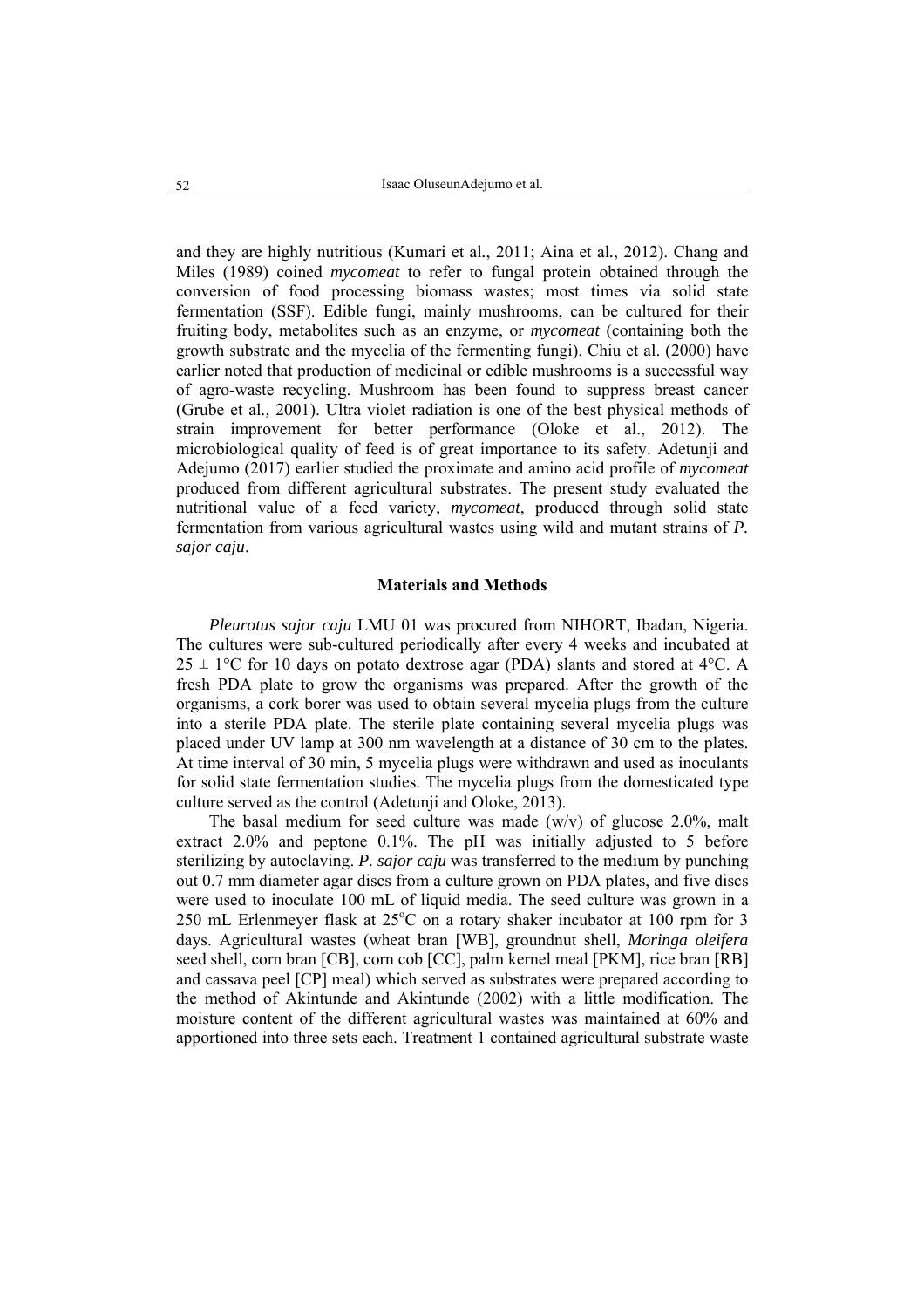alone. Treatment 2, in addition to agricultural waste, contained the mutant strain of the mushroom exposed to UV for 30 min. Treatment 3, in addition to agricultural waste, contained the wild strain of the mushroom. They were filled into the widemouthed transparent jars in triplicates, corked with cotton wool and sterilized in the autoclave at 121oC for 15 min. The sterilized substrates were inoculated with 10% (v/v) seed cultures on different agricultural substrates. The set-up was incubated in the dark and monitored daily until full ramification was obtained.

The mycelia were obtained by boiling the cultures with boiling water for about 0.5 h to separate the mycelia from the fermented substrate, and filtered immediately with eight layers of gauze. The filter residue was washed three times with boiled water. Then the yield of biomass in SSF was determined gravimetrically after drying at 70oC overnight to a constant weight.

The potassium (K) and sodium (Na) contents of the *mycomeat* were determined using a flame spectrophotometer (Jenway PFP7, UK). The phosphorus content was determined by a UV spectrophotometer (Jenway 6305, UK). The magnesium (Mg) and calcium (Ca) contents were determined by the EDTA titration method while the iron (Fe), manganese (Mn) and copper (Cu) contents were determined using an atomic absorption spectrophotometer (AA320N, PEC Medical, USA) according to the procedure of AOAC (2000). The values of the determined minerals were reported in mg/L. The design of the study was a 3x8 factorial arrangement in a completely randomized design. The mean values obtained for mineral composition and biomass production were subjected to an analysis of variance using SPSS (Version 21). Significant means were analyzed using Duncan's multiple range tests at  $\alpha = 0.05$ .

#### **Results and Discussion**

Using the mutant strain, the *mycomeat* produced from groundnut shell (0.14 mg/L) had the highest iron content while rice bran wild (0.00 mg/L) and cassava peel (CP) control (0.00 mg/L) yielded the least value (Table 1). Conversely, the wild strain using groundnut shell as substrate produced the highest value of calcium content (108.24 mg/L), followed by the mutant strain produced from corn cob, CC (98.52 mg/L) while the wild strain produced from the palm kernel meal, PKM (36.49 mg/L), obtained the least value. The mutant strain produced from the wheat bran, WB (244.52 mg/L), obtained the highest value of magnesium while the wild strain produced from the CC (36.09 mg/L) obtained the lowest values.

The manganese content ranged from 0.04 to 0.23 mg/L. Similar values were obtained by the wild strain produced from the WB (0.04 mg/L), groundnut shell control (0.04 mg/L), the mutant strain produced from groundnut shell (0.03 mg/L), the wild strain produced from groundnut shell (0.04 mg/L), the mutant strain produced from *M. oleifera* (004 mg/L), the wild strain produced from *M. oleifera*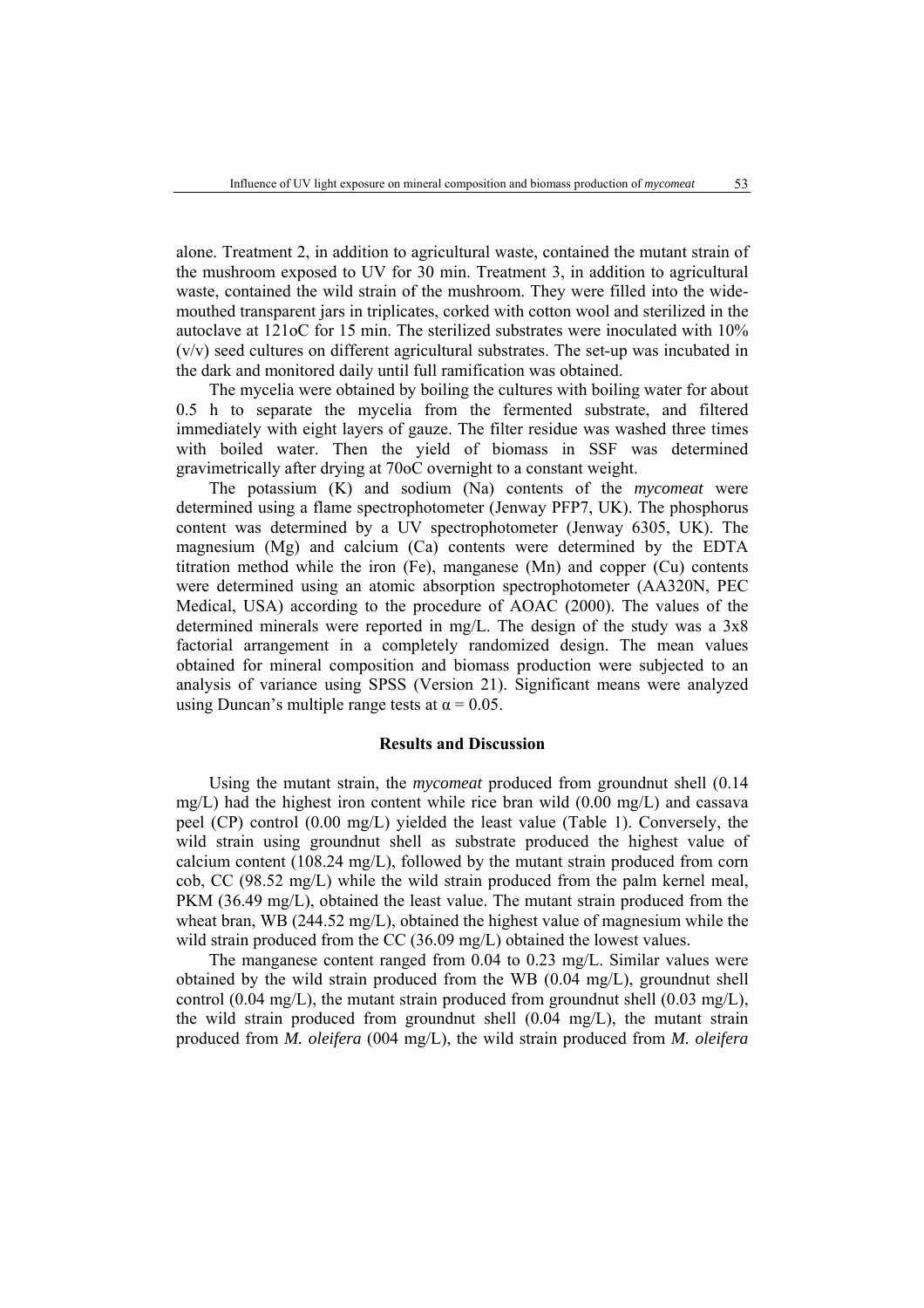$(0.03 \text{ mg/L})$ , the wild strain produced from corn bran, CB  $(0.03 \text{ mg/L})$ , CC control  $(0.03 \text{ mg/L})$ , the mutant strain produced from CC  $(0.04 \text{ mg/L})$ , the wild strain produced from CC (0.03 mg/L), PKM control (0.03 mg/L), CP control (0.04 mg/L) and the mutant strain produced from CP (0.04 mg/L).

Table 1. Interactive effect of agricultural substrates and strain improvement on mineral composition of *mycomeat.* 

| Substrates                | Strain     | Fe                 | Ca              | Mg         | Mn                | $\mathbf{P}$        | K                 | Cu                    | Na                |
|---------------------------|------------|--------------------|-----------------|------------|-------------------|---------------------|-------------------|-----------------------|-------------------|
| <b>WB</b>                 | Control    | 0.05g              | 68.18f          | 216.45c    | 0.23a             | 263.84k             | 3.88g             | 0.006def              | 4.36a             |
|                           | Mutant     | 0.021              | 47.45q          | 244.52a    | 0.09ef            | 265.79h             | 3.35i             | 0.004ef               | 0.00 <sub>b</sub> |
|                           | Wild       | 0.01 <sub>m</sub>  | 54.73m          | 220.46b    | 0.04h             | 265.60i             | 4.63e             | 0.004ef               | 0.00 <sub>b</sub> |
| Groundnut<br>shell        | Control    | 0.10d              | 88.77c          | 92.19q     | 0.04h             | 229.86p             | 3.59h             | 0.003g                | 0.00 <sub>b</sub> |
|                           | Mutant     | 0.14a              | 47.42q          | 98.19p     | 0.03 <sub>h</sub> | 237.970             | 4.36f             | 0.003g                | 0.00 <sub>b</sub> |
|                           | Wild       | 0.04i              | 108.24a         | 166.37f    | 0.04h             | 141.25t             | 3.08 <sub>i</sub> | 0.02a                 | 0.00 <sub>b</sub> |
| M. oleifera<br>seed shell | Control    | 0.02i              | 52.290          | 138.28i    | 0.07g             | 240.96n             | 1.54m             | 0.002g                | 0.00 <sub>b</sub> |
|                           | Mutant     | 0.11c              | 63.25i          | 122.261    | 0.03h             | 237.980             | 3.10 <sub>i</sub> | 0.011 <sub>b</sub>    | 4.38a             |
|                           | Wild       | 0.13 <sub>b</sub>  | 66.89g          | 142.31h    | 0.03h             | 252.411             | 2.59k             | 0.002g                | 4.38a             |
| CB                        | Control    | $0.003$ op         | 46.23r          | 184.39e    | 0.08f             | 329.09b             | 4.37f             | 0.009bc               | 0.00 <sub>b</sub> |
|                           | Mutant     | 0.06f              | 72.97e          | 142.29h    | 0.08f             | 345.10a             | 4.88d             | $0.006$ def           | 0.00 <sub>b</sub> |
|                           | Wild       | 0.002pq            | 58.37j          | 136.27j    | 0.03h             | 277.19f             | 5.13c             | 0.002 <sub>g</sub>    | 0.00 <sub>b</sub> |
| <b>PKM</b>                | Control    | $0.05$ gh          | 41.34s          | 210.42d    | 0.03h             | 302.69c             | 4.87d             | 0.02a                 | 0.00 <sub>b</sub> |
|                           | Mutant     | 0.01m              | 55.961          | 126.26k    | 0.16c             | 256.28k             | 5.15c             | 0.02a                 | 0.00 <sub>b</sub> |
|                           | Wild       | 0.02i              | 36.49u          | 156.33g    | 0.09ef            | 267.53g             | 4.64e             | 0.02a                 | 0.00 <sub>b</sub> |
| RB                        | Control    | 0.00q              | 38.91t          | 118.24n    | 0.12d             | 294.59d             | 3.85 <sub>g</sub> | 0.002 <sub>g</sub>    | 0.00 <sub>b</sub> |
|                           | Mutant     | 0.01n              | 52.39n          | 88.22s     | 0.20 <sub>b</sub> | 292.86e             | 3.62h             | 0.016a                | 4.38a             |
|                           | Wild       | 0.00q              | 48.66p          | 102.21o    | 0.17c             | 245.23m             | 2.051             | $0.007$ fg            | 0.00 <sub>b</sub> |
| CP meal                   | Control    | 0.00 <sup>q</sup>  | $75.41^d$       | $70.18^u$  | $0.04^{\rm h}$    | 206.68 <sup>q</sup> | $6.42^{\rm a}$    | $0.002^8$             | 0.00 <sup>b</sup> |
|                           | Mutant     | 0.02 <sup>kl</sup> | $98.57^{\rm b}$ | $90.22^r$  | 0.04 <sup>h</sup> | 182.11 <sup>s</sup> | $6.43^{\rm a}$    | $0.003$ <sup>fg</sup> | 4.36 <sup>a</sup> |
|                           | Wild       | 0.07 <sup>e</sup>  | $57.16^{k}$     | $120.24^m$ | $0.12^d$          | 191.56 <sup>r</sup> | $6.16^{b}$        | $0.003^{8}$           | 4.37 <sup>a</sup> |
|                           | <b>SEM</b> | 0.01               | 3.91            | 11.08      | 0.01              | 12.81               | 0.26              | 0.001                 | 0.41              |

Means with different superscripts within the same column are significantly different,  $P = 0.05$ , SEM = standard error of the mean;  $CB = \text{corn}$  bran;  $WB = \text{wheel}$  bran;  $RB = \text{rice}$  bran;  $CC = \text{corn cob}$ ;  $PKM = \text{palm}$  kernel meal.

The mutant strain produced from CB (345.10 mg/L) obtained the highest value of phosphorus while the wild strain produced from CC (106.78 mg/L) obtained the least value. Potassium content was low for *M. oleifera* control (1.54 mg/L) and the wild strain produced from rice bran, RB (2.05 mg/L). The copper content was generally low across the treatments. Sodium was only observed in WB control (4.36 mg/L), the mutant strain produced from *M. oleifera* (4.38 mg/L), the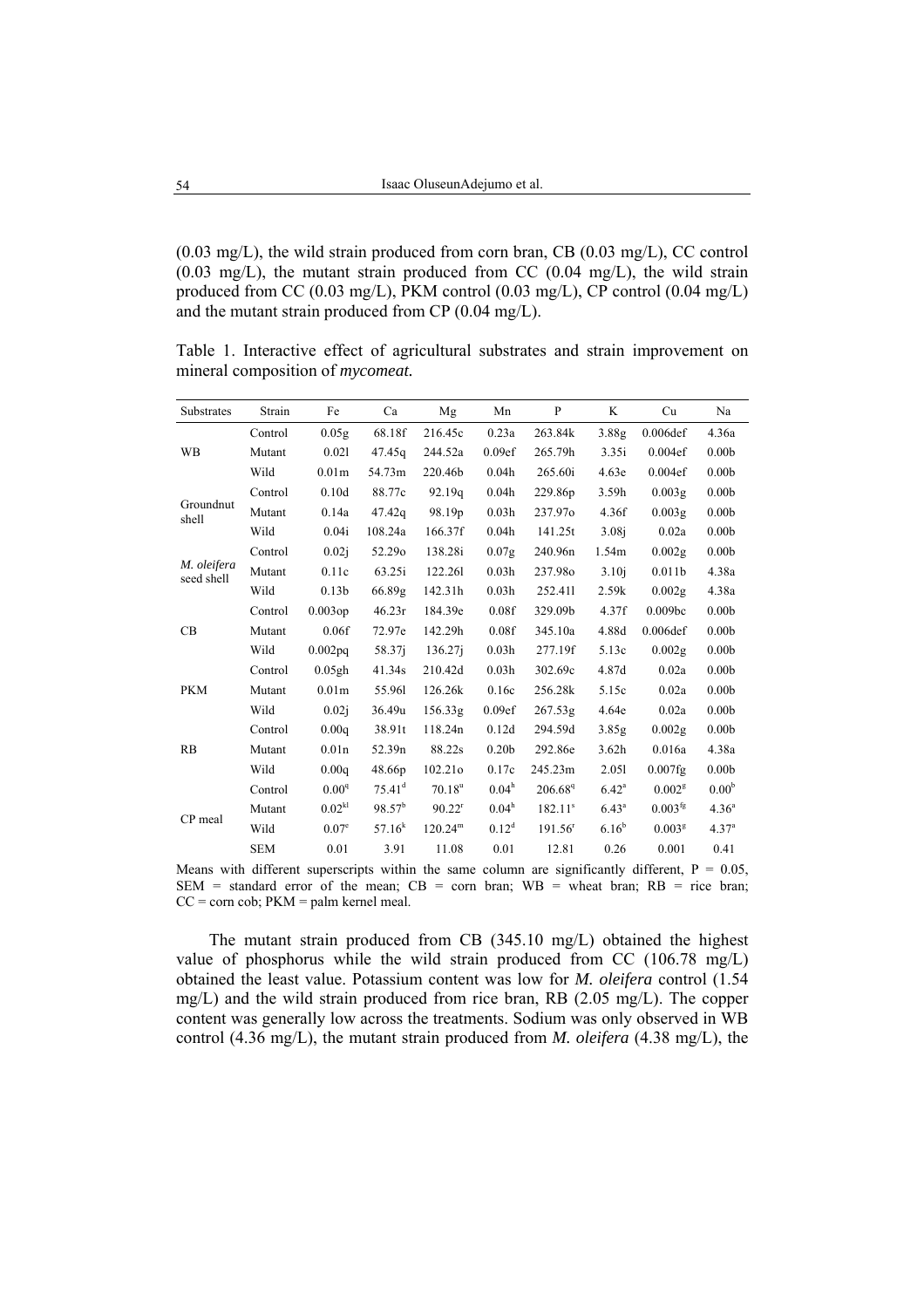wild strain produced from *M. oleifera* (4.38 mg/L), CC control (4.35 mg/L), the mutant strain produced from RB (4.38), the mutant strain produced from CP (4.36 mg/L) and the wild strain produced from CP  $(4.37 \text{ mg/L})$ . The groundnut shell (0.094) and *M. oleifera* (0.087) obtained significant higher iron values. Significant lower values of calcium content were reported for PKM (44.60), RB (46.66) and WB (56.79) (Figure 1).

WB obtained the highest value of magnesium (227.14), followed by PKM (164.34). CC (53.45) obtained the least value. Manganese content ranged between 0.16 (RB) and 0.03(CC). Phosphorus content was higher for CB (317.13), RB (277.56) and PKM (275.50). Potassium content ranged between 6.34 (CP meal) and 3.17 (CC and RB). The copper content was generally low. PKM obtained the highest mean (0.022), while CP meal (0.003) obtained the least value. Groundnut seed shell meal, CB, and PKM obtained no values for sodium. *M. oleifera* (2.92) and CP meal (2.91) recorded the highest means, followed by RB (1.46), CC (1.45) and WB (1.45). Strain improvement enhanced mineral contents of the *mycomeat* produced except for magnesium and phosphorus.



Figure 1. Effects of agricultural substrates and strain type of *Pleurotus sajor caju*  on mineral composition of *mycomeat*, A = effect of agricultural substrates on mineral composition of *mycomeat*; B = effect of strain type of *Pleurotus sajor caju* on mineral composition of *mycomeat.* 

The mutant strain of the *mycomeat* produced on PKM had the best biomass yield after 7 days (10.50  $g/L$ ) and 14 days (17.20  $g/L$ ). The main effects of agricultural substrates and strain types on biomass production are presented in Figure 2 while the interactive effect of agricultural substrates and strain improvement on biomass production of *mycomeat* is presented in Table 2. The *mycomeat* produced on palm kernel meal obtained the biomass yield after 7 days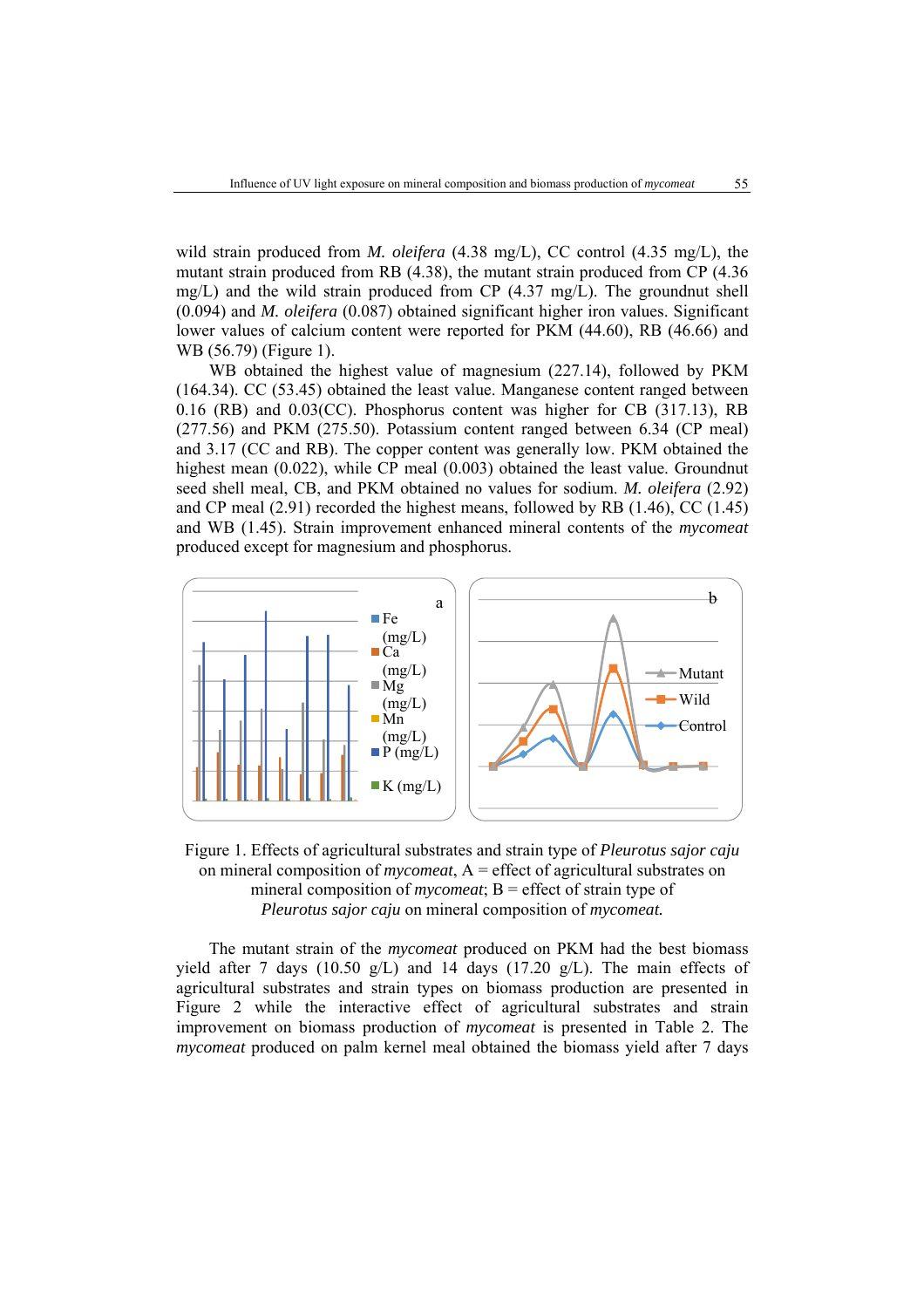(7.66 g/L) and 14 days (10.03 g/L) while CP obtained the least values. Strain improvement enhanced biomass production.

The low yield by *M. oleifera* seed shell and cassava peel could be due to the inhibitory activities of antibacterial compounds and hydrocyanide acid of *M. oleifera* and cassava peel respectively against the fungi. *M. oleifera* had been previously reported to express anti-microbial properties while cassava is rich in hydrocyanide (Tewe 1994; Ola-Fadunsin and Ademola, 2014).

| <b>Substrates</b>              | Strain     | 7 days $(g/L)$       | 14 days $(g/L)$    |
|--------------------------------|------------|----------------------|--------------------|
|                                | Control    | 0.00 <sup>j</sup>    | 0.00 <sup>k</sup>  |
| <b>WB</b>                      | Mutant     | $4.20$ <sup>de</sup> | $9.60^{\circ}$     |
|                                | Wild       | $2.10^{8}$           | $4.30^{fg}$        |
|                                | Control    | 0.00 <sup>j</sup>    | 0.00 <sup>k</sup>  |
| Groundnut shell                | Mutant     | $7.20^{b}$           | $13.40^{b}$        |
|                                | Wild       | 3.20 <sup>f</sup>    | 6.20 <sup>e</sup>  |
|                                | Control    | $0.00^{j}$           | 0.00 <sup>k</sup>  |
| Moringa oleifera<br>seed shell | Mutant     | $0.03^{j}$           | 0.08 <sup>k</sup>  |
|                                | Wild       | 0.00 <sup>j</sup>    | $0.02^k$           |
|                                | Control    | 0.00 <sup>j</sup>    | 0.00 <sup>k</sup>  |
| CB                             | Mutant     | 1.20 <sup>ghi</sup>  | $4.30^{fg}$        |
|                                | Wild       | 0.90 <sup>hij</sup>  | $2.10^{hi}$        |
|                                | Control    | 0.00 <sup>j</sup>    | 0.00 <sup>k</sup>  |
| CC                             | Mutant     | 3.50 <sup>ef</sup>   | 7.80 <sup>d</sup>  |
|                                | Wild       | 1.60 <sup>gh</sup>   | $4.30^{fg}$        |
|                                | Control    | 0.00 <sup>j</sup>    | 0.00 <sup>k</sup>  |
| <b>PKM</b>                     | Mutant     | $10.50^a$            | $17.20^a$          |
|                                | Wild       | 8.30 <sup>b</sup>    | $10.40^{\circ}$    |
|                                | Control    | $0.00^{j}$           | 0.00 <sup>k</sup>  |
| RB                             | Mutant     | 6.20 <sup>c</sup>    | 10.40 <sup>c</sup> |
|                                | Wild       | 4.60 <sup>d</sup>    | 7.80 <sup>d</sup>  |
|                                | Control    | 0.00 <sup>j</sup>    | 0.00 <sup>k</sup>  |
| CP meal                        | Mutant     | $0.02^{j}$           | $0.05^{jk}$        |
|                                | Wild       | $0.00^{j}$           | 0.01 <sup>k</sup>  |
|                                | <b>SEM</b> | 0.06                 | 0.09               |

Table 2. Interactive effect of agricultural substrates and strain improvement on biomass production of *mycomeat.*

Means with different superscripts within the same column are significantly different,  $P = 0.05$ , SEM = standard error of the mean;  $WB =$  wheat bran;  $CB =$  corn bran;  $CC =$  corn cob;  $PKM =$  palm kernel meal;  $RB =$  rice bran;  $CP =$  cassava peel.

Strain improvement resulted in better biomass yield in the present study. Strain improvement in the field of microbiology is carried out to improve the microbial productivity, to change unused co-metabolites, to improve the use of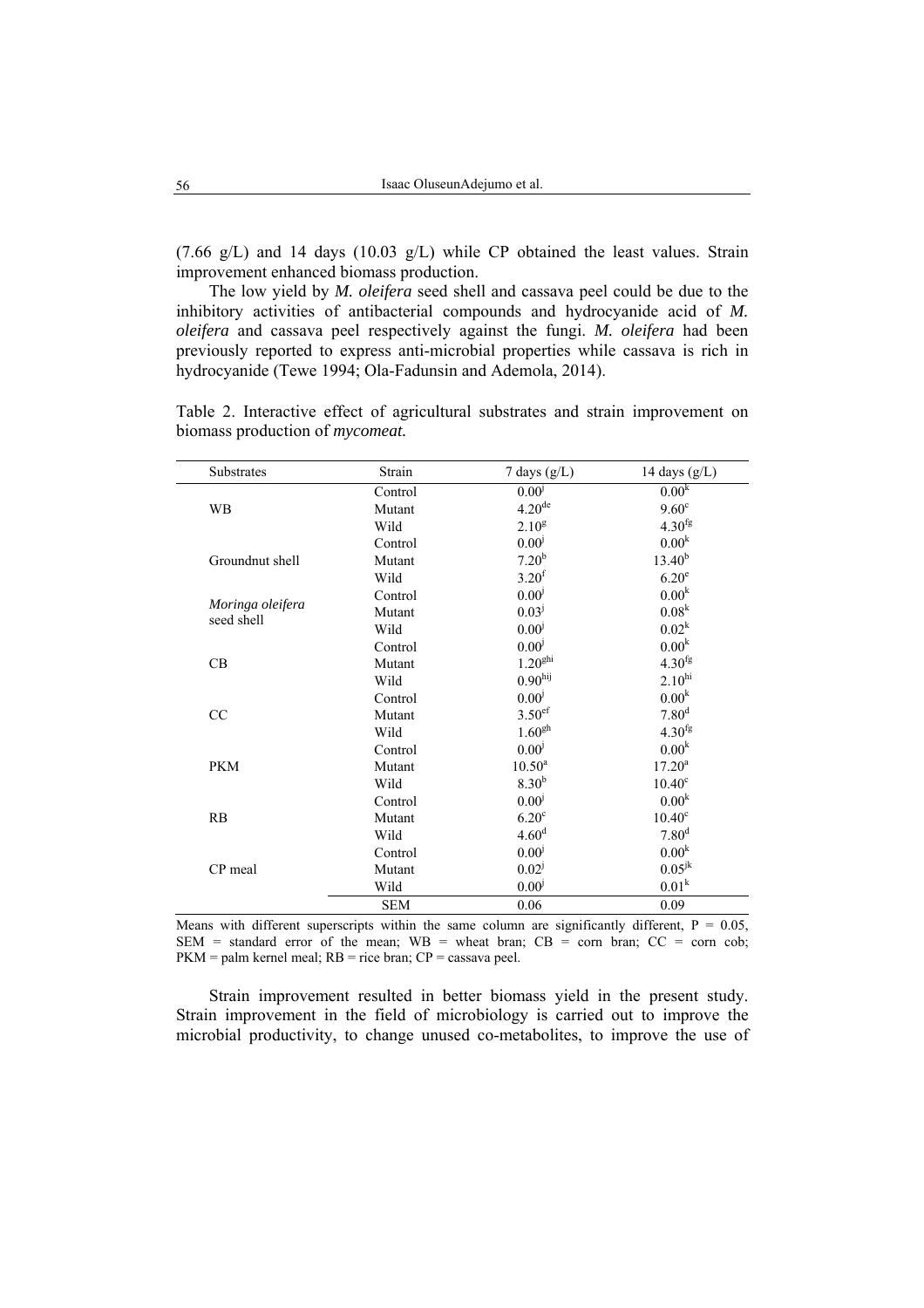carbon and nitrogen sources and to improve the morphology of cells in order to separate the cells and its products.

The values reported in this study for Fe, Ca, Mg, Mn, Na, and Cu are lower than the values reported by Bamigbose et al*.* (2013). The variation could be attributed to the substrates used. The substrate used in the previous study was richer in these minerals than the substrates used in the present study. Minerals perform structural, physiological, catalytic and regulatory functions in animals. Calcium, phosphorus, and magnesium form structural components of the body organs and tissues. Sodium, potassium, calcium and magnesium in the blood, cerebrospinal fluid, and gastric juice are known to provide maintenance of osmotic pressure, acid-base balance, transmission of nerve impulses and membrane permeability (Suttle, 2010).



Figure 2. Effects of agricultural substrates and strain type of *Pleurotus sajor caju*  on biomass yield of *mycomeat*, A = effect of agricultural substrates on biomass yield of *mycomeat*; B = effect of strain type of *Pleurotus sajor caju* on biomass yield of *mycomeat.* 

The values of Mg in the present study are higher than the values reported in the MAFF (1990). The increase in the present study could be attributed to the fermentation and fungal growth. Lack of magnesium in the diet could result in hyperirritability and convulsions. Magnesium is largely protein-bound and functions as a catalyst of a wide array of enzymes. The formation of bone and its maintenance are the most important functions of phosphorus. It is a component of deoxy and ribonucleic acids, essential for cell growth and differentiation (Suttle, 2010).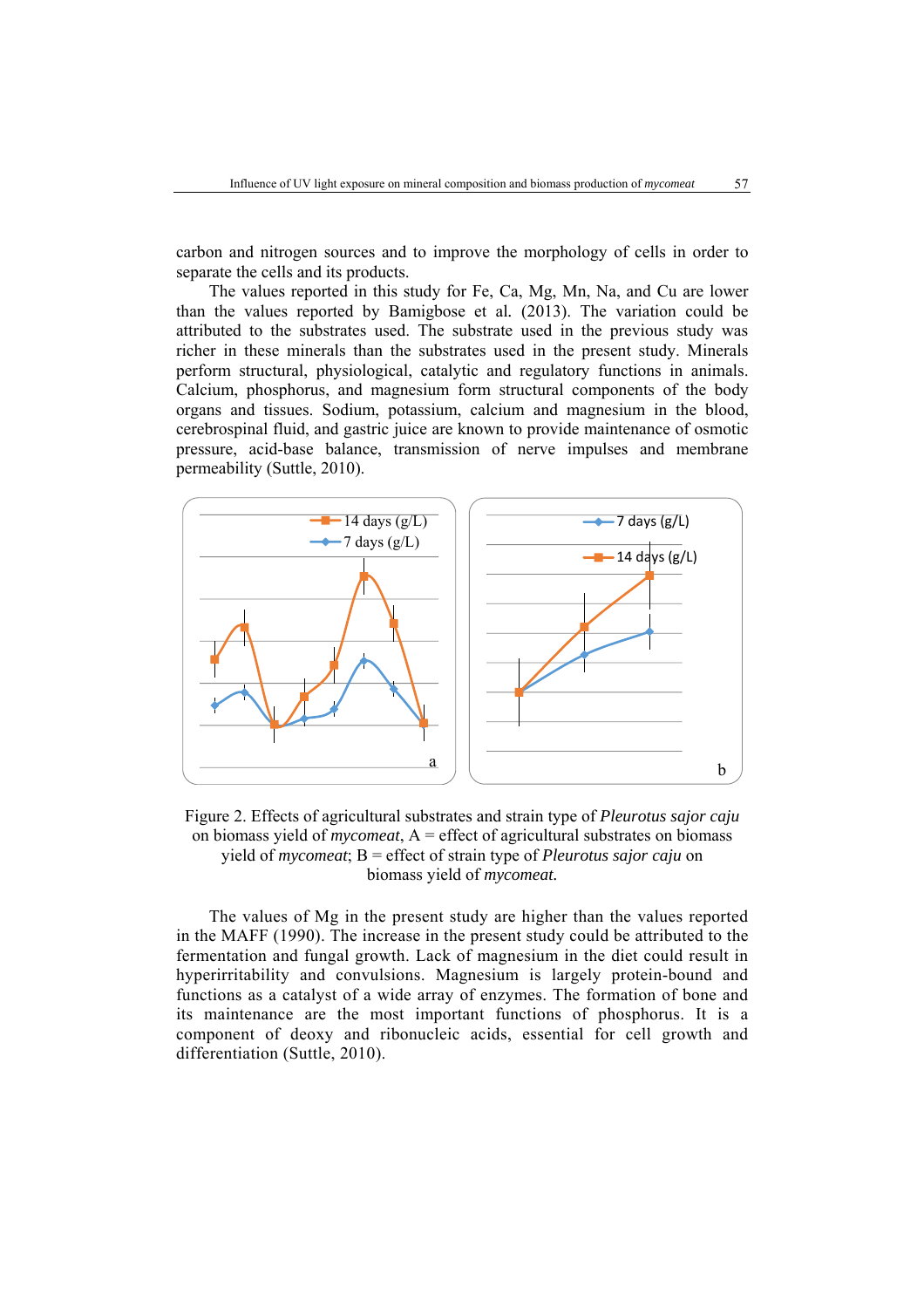#### **Conclusion**

Strain improvement enhanced iron, calcium, manganese, potassium, copper, and sodium content of *mycomeat.* PKM, groundnut seed shell meal and RB enhanced biomass production of *mycomeat* while *M. oleifera* seed shell meal and CP meal did not. This study supports the bioremediation of agricultural wastes to produce high-value bio-products. It provides evidence that improvement of microorganism strains represents an important means of enhancing nutritional values of fermented products.

#### **References**

- Adetunji, C.O., & Adejumo, I.O. (2017). Nutritional assessment of *mycomeat* produced from different agricultural substrates using wild and mutant strains from *Pleurotus sajor-caju* during solid state fermentation. *Animal Feed Science and Technology*, 224, 14-19.
- Adetunji, C.O., & Oloke, J.K. (2013). Efficacy of freshly prepared pesta granular formulations from the multi-combination of wild and mutant strain of *Lasiodiplodia pseudotheobromae* and *Pseudomonas aeruginosa*. *Albanian Journal of Agricultural Science,* 12, 555-563.
- Aina, D.A., Oloke, J.K., Jonathan, S.G., & Olawumi, D.J. (2012). Comparative assessment of mycelial biomass and exo-polysaccharide production of wild type and mutant strains of *Schiozophyllum commune* grown in submerged liquid medium. *Natural Science*, 10, 82-89.
- A.O.A.C. (2000). *Official Methods of Analysis*. 17<sup>th</sup> Ed. Analytical Chemist s Inc. Arlington Virginia 22201 USA.
- Chiu, S.W., Law, S.C., Ching, M.L., Cheung, K.W., & Chen, M.J. (2000). Themes for mushroom exploitation in the 21<sup>st</sup> century sustainability, waste management and conservation. *Journal of General and Applied Microbiology,* 46, 269-282.
- Das, K. (2010). Diversity and conservation of wild mushrooms in Sikkim with special reference to Barsey rhododendron sanctuary. *NeBio*, 1, 1-13.
- Akintunde, T.Y., & Akintunde, B.O. (2002). Development of models for predicting the yield and quality of soymilk. *Journal of Food Technology in Africa*, 7, 55-58.
- Bamigboye, C.O., Oloke, J.K., Adebayo, E.A., Majolagbe, O.N., Ayandiran, T.A., &Adegunlola, E.O. (2013). *Mycomeat* production through the solid state fermentation of soymilk waste by *Lentinus subnudus*. *Journal of Natural Sciences Research*, 3, 88-93.
- Chang, S.T., & Miles,P.G. (1989). Edible mushrooms and their cultivation. CRC Press, Inc. Florida.
- Grube, B.J., Eng, E.T., Yen-Chih, K., Kwon, A., & Shiuan, C. (2001). White button mushroom phytochemical inhibit aromatase activity and breast cancer and cell proliferation. *Journal of Nutrition*, 131, 3288-3293.
- Kumari, D., Reddy, M.S., & Upadhyay, R.C. (2011). Nutritional composition and antioxidant activities of 18 different wild *Cantharellus* of Northwestern Himlayas. *Food Science and Technology International,* 17, 557-567.
- MAFF (1990). *UK Tables of the Nutritive Value and Chemical Composition of Feedstuffs*. In: Givens D.I. (ed). Rowett Research Services, Aberdeen, UK.
- Ola-Fadunsin, S.D., & Ademola, I.O. (2014). Anticoccidial effects of Morindalucida acetone extracts on broiler chickens naturally infected with Eimeria species. *Pharmaceutical Biology,* 52, 330-334.
- Oloke, J.K., Adebayo, E.A., Archana, Y., & Bora, T.C. (2012). Importance of *Laccase* production in *Pleurotus pulmonarius* LAU09 by mutation. Scientific and Academic Publishing.
- Suttle, N.F. (2010). *Mineral Nutrition of Livestock*. 4<sup>th</sup> ed. CABI, UK.
- Tewe, O.O. (1994). Indices of cassava safety for livestock feeding. *Acta Horticulture*, 373, 241-249.

Received: September 29, 2016 Accepted: February 9, 2017